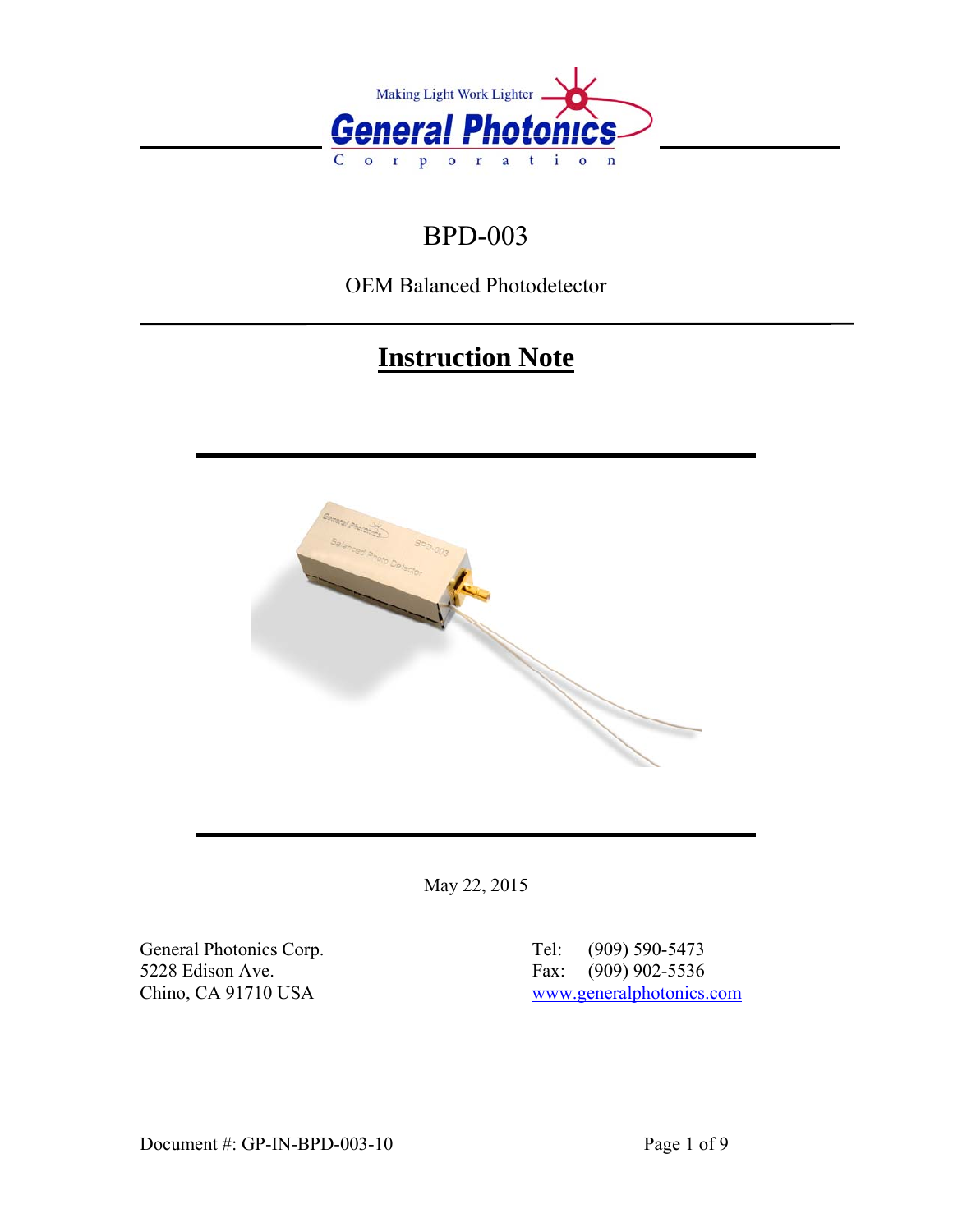## **Table of Contents:**

| 3.1 General Description <i>manufacture contained as Contained as S</i> |  |
|------------------------------------------------------------------------|--|
|                                                                        |  |
|                                                                        |  |
|                                                                        |  |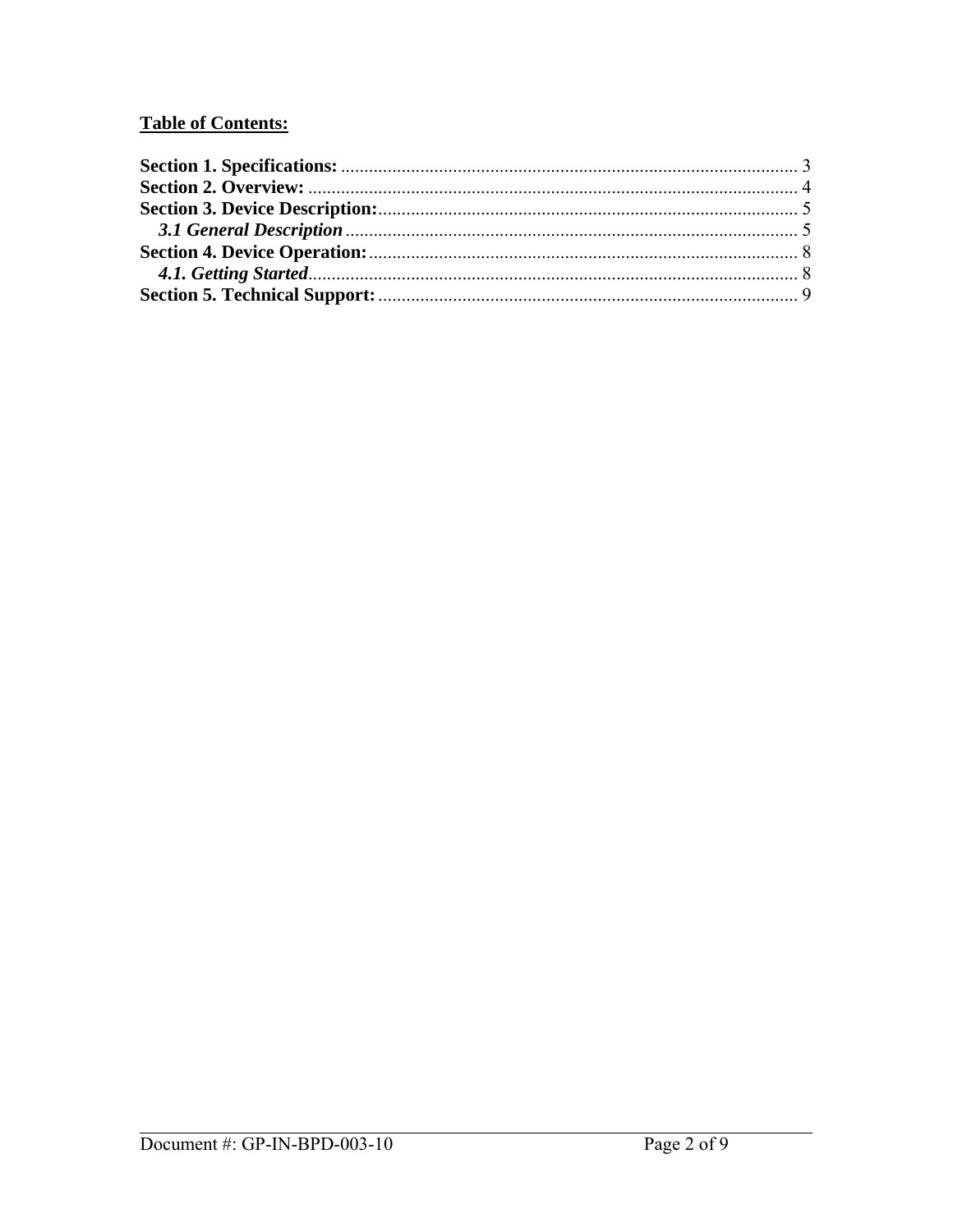## <span id="page-2-0"></span>**Section 1. Specifications:**

| <b>Photodetector:</b>            |                                                   |
|----------------------------------|---------------------------------------------------|
| <b>Operating Wavelengths</b>     | 1060, 1310 or 1550±50 nm                          |
| Photodetector Type               | <b>InGaAs</b>                                     |
|                                  | $\sqrt{>0.8}$ mA/mW at 1550 nm                    |
| PD Responsivity <sup>1</sup>     | $> 0.7$ mA/mW at 1310 nm                          |
|                                  | $> 0.5$ mA/mW at 1060 nm                          |
| PDL                              | $< 0.2$ dB                                        |
| Return Loss                      | $> 45$ dB                                         |
| Maximum Input Power              | $10 \text{ mW}$                                   |
| <b>RF</b> Output:                |                                                   |
| RF Output Bandwidth              | DC to 200 MHz                                     |
| $(3dB)^{2}$ , 3                  |                                                   |
| Transimpedance Gain <sup>4</sup> | $100 \times 10^3$ V/A                             |
|                                  | $(TIA + post amplifier)$                          |
| Conversion Gain <sup>3</sup>     | $> 80 \times 10^3$ mV / mW at 1550nm              |
|                                  | $>$ 70 $\times$ 10 <sup>3</sup> mV / mW at 1310nm |
|                                  | $> 50 \times 10^3$ mV / mW at 1060nm              |
| <b>CW Balanced Saturation</b>    | 36 µW at 1550 nm                                  |
| Power <sup>5</sup>               | 42 µW at 1310 nm                                  |
|                                  | 58 µW at 1060 nm                                  |
| Common Mode Rejection            | $>$ 35 dB (DC to 40MHz)                           |
| Ratio                            | $> 15$ dB (40 to 200MHz)                          |
| NEP (DC to100 MHz)               | $< 6$ pW/ $\sqrt{\text{Hz}}$                      |
| <b>RF Output Voltage</b>         | $\pm 1.75V$ at 50 $\Omega$ load                   |
| (Linear Range)                   | $\pm$ 3.5V at high impedance load                 |
| RF Output Impedance              | $50 \Omega$                                       |
| RF Output Connector              | <b>SMA</b> or SMB                                 |
| Power Supply Input               | 6 - pin connector header with 0.08" pitch         |
| Connector                        | or 7 - pin SATA connector                         |
| Power Supply                     | $\pm 5$ V/200 mA                                  |
| <b>General:</b>                  |                                                   |
| Fiber type                       | SMF-28 for 1310 or 1550 nm                        |
|                                  | HI1060 for 1060 nm                                |
| Pigtail Length                   | $>0.75$ m                                         |
| <b>Operating Temperature</b>     | 10 to 50 $^{\circ}$ C                             |
| <b>Storage Temperature</b>       | $-40$ °C to 85 °C                                 |
| Dimensions                       | $1.95$ " (L) × 0.85" (W) × 0.65" (H)              |

Notes: Values are referenced without connectors.

- 1. Includes the coupling loss of fiber to photodiode.
- 2. Tolerance =20%.
- 3. Other bandwidths may be available.
- 4. Other gains are available.
- 5. For other transimpedance gains and wavelengths, CW Saturation Power is specified by  $(3.5V/Transimpedance gain)*$  Responsivity.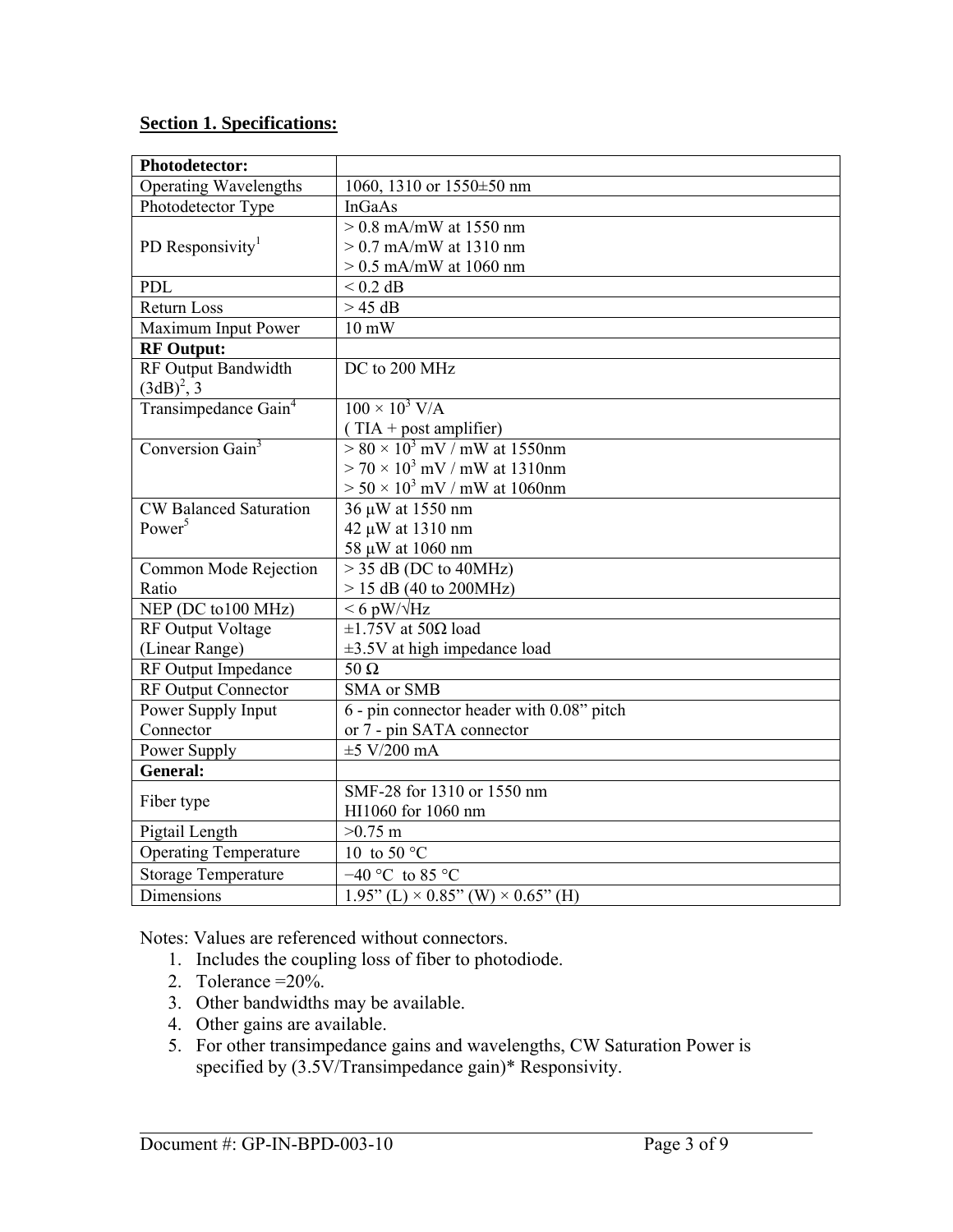## <span id="page-3-0"></span>**Section 2. Overview:**

OCT and sensor systems require high performance balanced photodetectors to boost system signal to noise ratio. The BPD-003 is specially designed for OEM applications in such fields, engineered for low cost and small size as well as high performance. The device consists of an optical head and a post-amplification board with an SMA or SMB RF output. The optical head has two input fibers aligned with a pair of balanced photodetectors, followed by an integrated ultra low noise transimpedance amplifier (TIA) placed immediately after the photodetectors to amplify received signals with low noise and enhanced CMRR. The post-amplification circuit further conditions and amplifies the signal to a range of  $\pm 3.5$  V maximum. With a bandwidth of up to 200 MHz and a high conversion gain, the BPD-003 is ideal for integration into OCT, fiber sensor and high performance optical measurement systems.



**Figure 1 BPD-003 OEM balanced photodetector.**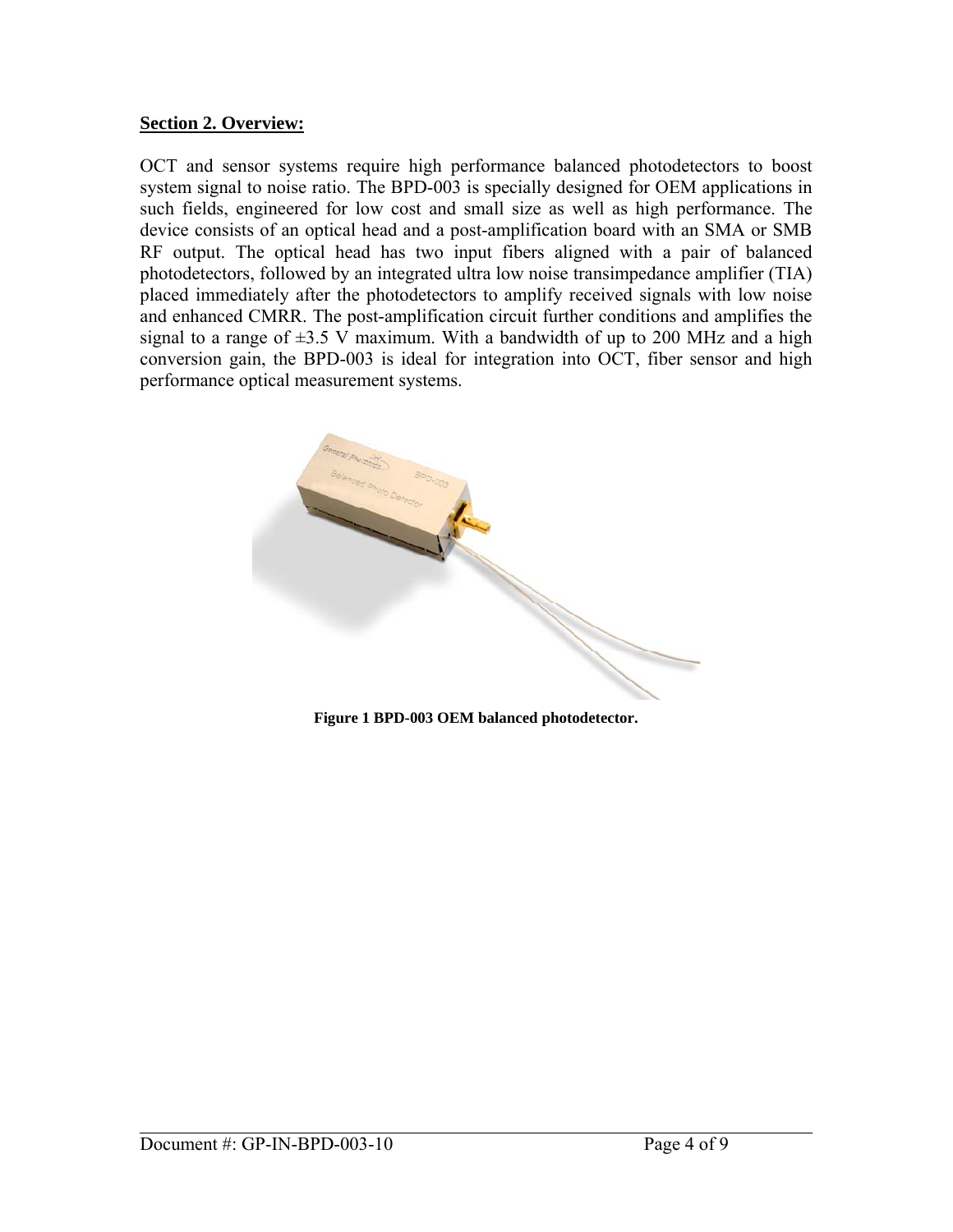## <span id="page-4-0"></span>**Section 3. Device Description:**

## *3.1 General Description*

The BPD-003 is a compact module packaged in a shielding box. Physical and electrical features are described below.

## **3.1.1 Dimensions**

Dimensions and mounting holes are shown in [Figure 2.](#page-4-1)



**Figure 2 Package dimensions (in inches)** 

<span id="page-4-1"></span>Electrical and optical interfaces are shown in [Figure 3](#page-5-0).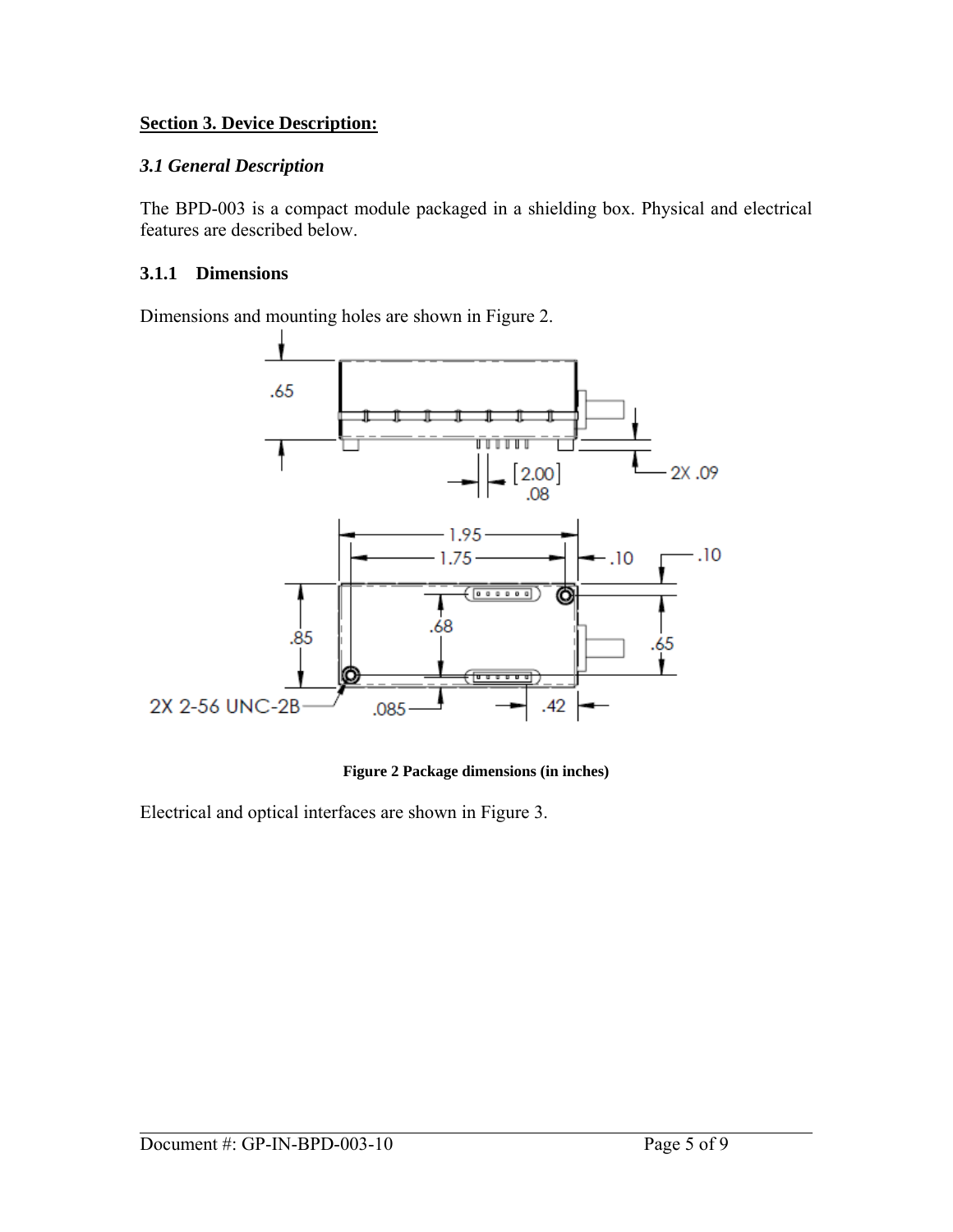

**Figure 3 BPD-003 with electrical and optical interfaces labeled** 

<span id="page-5-0"></span>Optical interface:

Input 1: upper pigtail Input 2: lower pigtail

Electrical interfaces:

 SMB connector CN3: RF signal output (50Ω) 6-pin connector CN1: power supply connector 6-pin connector CN2: not used electrically; can be used for physical support



Bottom view of BPD-003

Connector CN1 pinout:

| Pin# | Description                             |
|------|-----------------------------------------|
|      | <b>GND</b>                              |
|      | $+5V \pm 5\%$                           |
| 3    | <b>GND</b>                              |
|      | $-5V \pm 5\%$                           |
|      | <b>GND</b>                              |
| 6    | N <sub>C</sub>                          |
|      | (Can be reconfigured for signal output) |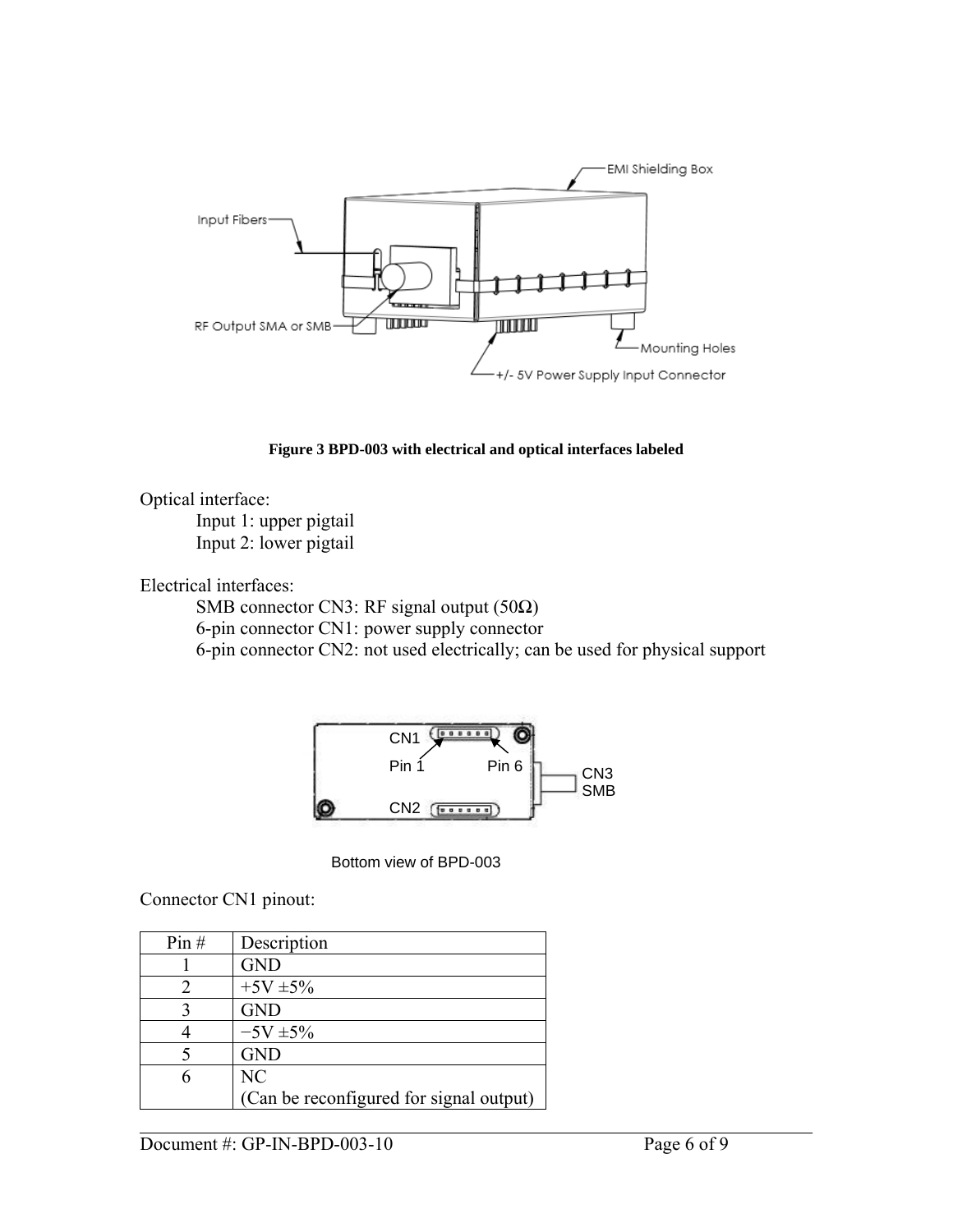## Connector CN2 pinout:

| Pin# | Description                             |
|------|-----------------------------------------|
|      | <b>GND</b>                              |
|      | <b>GND</b>                              |
|      | <b>GND</b>                              |
|      | <b>GND</b>                              |
|      | <b>GND</b>                              |
|      | NC                                      |
|      | (Can be reconfigured for signal output) |

CN1 and CN2:

Manufacturer: 3M Part #: 951106-8622-AR

Mating connector for CN1 and CN2: Manufacturer: 3M Part #: 950506-6102-AR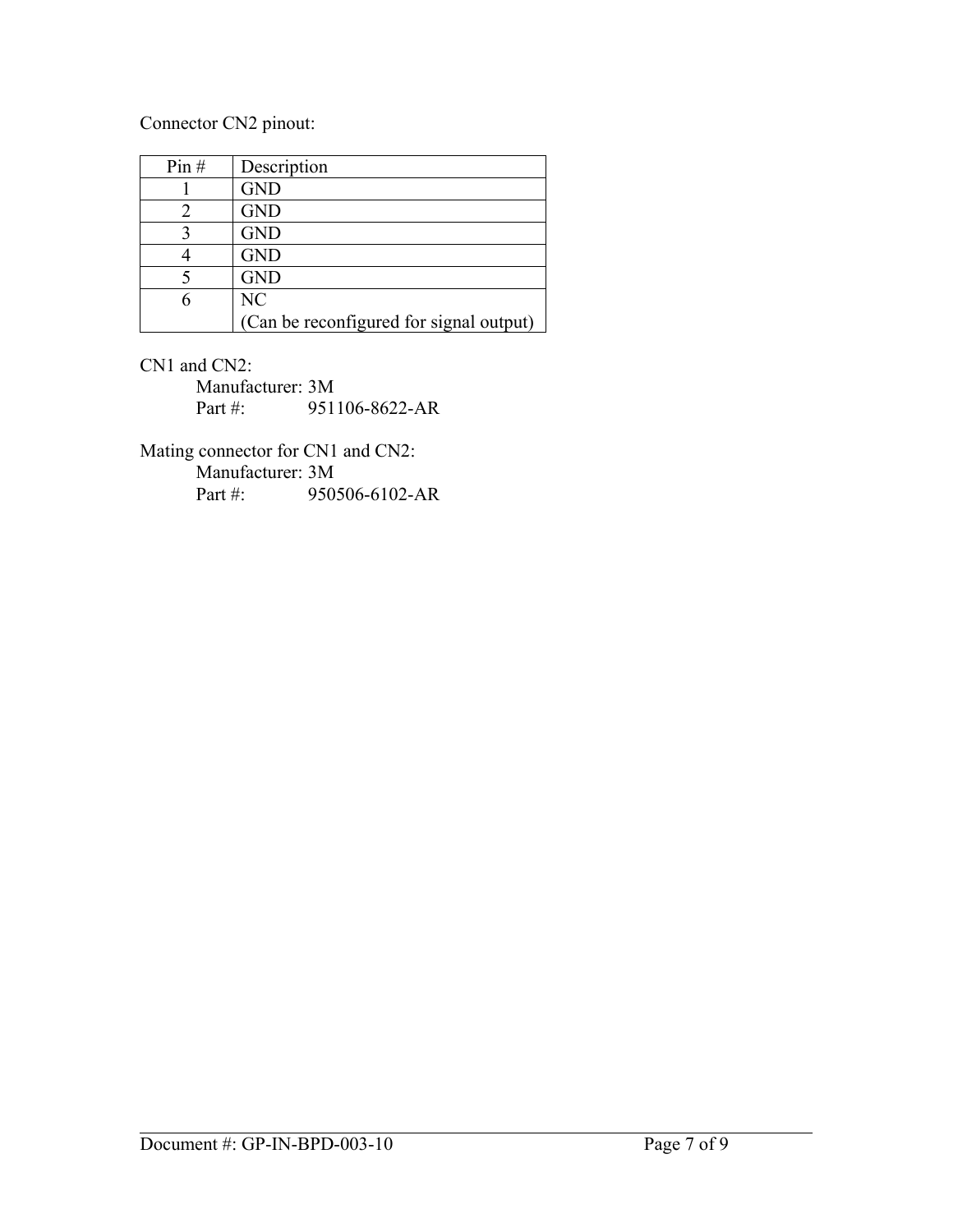## <span id="page-7-0"></span>**Section 4. Device Operation:**

Electrical and optical connections are required during setup of the BPD-003. Follow safety precautions when making these connections.

#### *4.1. Getting Started*

#### **Unpacking**

Be careful when unpacking the BPD-003 from its original packaging.

Avoid applying any force to optical fiber pigtails, and do not let any free-drop of fiber connectors occur at any time. Excessive force to fiber pigtails may degrade device performance or damage the variable optical delay module.

Observe standard electrical safety and antistatic precautions when handling the BPD-003 and making electrical connections.

#### **Operation**

Follow the steps below to operate the BPD-003

- 1. Connect the  $\pm$ 5V power supplies to 6-pin connector CN1.
- 2. Connect RF output connector (SMB,  $50\Omega$  impedance).
- 3. Connect optical inputs to the 2 input pigtails.